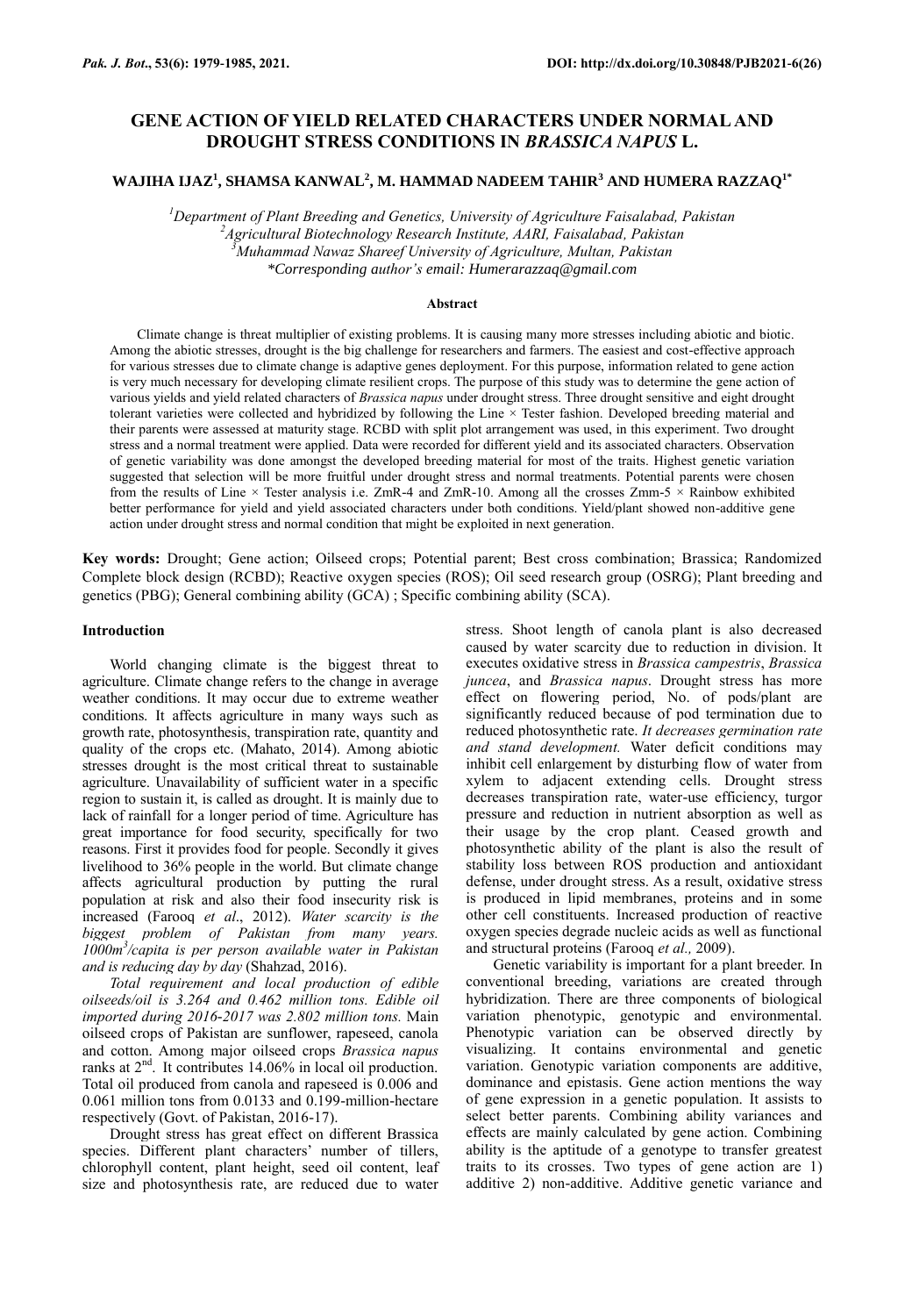additive  $\times$  additive class of epistatic variance are included in additive gene action. Additive  $\times$  dominance, dominance  $\times$  dominance and dominance variance are included in non-additive gene action.

There are various breeding approaches which are used in plant breeding. But line  $\times$  tester is an efficient and appropriate breeding method which can measure combining abilities and their effects. It can be used to determine gene action, which is involved to express many quantitative traits. By using  $Line \times Test$  rester technique, desirable parents can be selected for hybridization in breeding program. More number of accessions can be evaluated by using this technique. Gene action of yield and yield related characters under drought stress and normal conditions, can be very helpful to develop breeding material and in selection of potential parents.

This experiment was performed to know the genetic variability among germplasm, better cross-combinations and parent's selection. Inheritance of various yield related parameters under drought stress was also determined.

## **Material and Methods**

Eight drought tolerant Zmm-5, ZmR-4, ZmR-10, Zm-21, B-56, Km-256, B-18, Pb-Sarson and three drought sensitive accessions Rainbow, ZmR-18 and Zmm-12 were collected from OSRG of PBG, University of Agriculture, Faisalabad, Pakistan. These accessions were already screened from available germplasm. Female parents (lines) were taken as drought accepting and male parents (testers) as drought sensitive accessions. These line and testers were crossed by using  $Line \times$  Tester breeding scheme. Emasculation and pollination of nine plants of each line of *Brassica napus* was done. Each pollinated plant was bagged and tagged. Daily observation and bags were changed to avoid the any kind of attack. Harvesting of plants was done at the stage of maturity. Seeds threshing was done and stored for next growing season. Twenty-four crosses and their parents were grown in field by using RCBD with split plot arrangement, consisting of three blocks and three treatments. Three seeds of each entry per treatment per block were sown. One normal and two drought treatments were used in this experiment.

### **Treatments:**

 $T_0$  = Normal irrigation (6 irrigations)  $T_1$  = Alternate irrigation was skipped

 $T_2$  = No irrigation except Rauni

Application of DAP (one bag) was done during field preparation and one bag of urea was applied in three turns at 1) first irrigation 2) flowering phase 3) silique formation phase. Necessary agronomic practices were applied regularly and evenly. Each entry consisted of five plants per replication per treatment, were tagged. Data were note down on number of primary branches, yield per plant, number of silique/plant, number of seeds/silique, plant height, number of secondary branches, 1000 seed weight and number of leaves/plant. Noted data were subjected to Line  $\times$  Tester analysis to know combining ability and genetic variability as proposed by (Kempthorne, 1957).

## **Results and Discussion**

Crosses, lines, testers, entries, parents, Line × Tester interaction and parents vs crosses exhibited significant differences for all the characters (Table 1). Noteworthy dissimilarities between Brassica types for yield and yield related characters were also reported by (Bilibio *et al.*, 2011; Khalili *et al*., 2012). Genetic variability presence suggested that the breeding material can be used for further breeding program. Selection is more effective in present developed germplam due to high genetic variation. Mean values of yield and its related characters under drought stress and normal conditions are mentioned in Table 2.

A decreasing trend of yield/plant was observed under drought stress conditions. Decrease in yield/plant was also seen due to the increase in drought stress by (Din *et al*., 2011; Choukri *et al.,* 2020). Yield per plant ranged from parents  $4.18-5.69$  (normal irrigation=  $T_0$ ),  $3.75-5.12$ (Drought stress =  $T_1$ ) and 3-4.88 (Drought stress  $T_2$ ). For crosses it was from 4.31-5.87 (normal irrigation=  $T_0$ ), 3.67-5.66 (Drought stress =  $T_1$ ) and 3.76-5.22 (Drought stress  $T_{2}$ . Similarly, one thousand seed weight was also reduced by increasing the drought stress levels. Parents range was 3.55-4.54 (normal irrigation=  $T_0$ ), 3.22-4.32 (Drought stress =  $T_1$ ) and 2.35-4 (Drought stress  $T_2$ ). While in crosses it ranged from 3.23-4.41(normal irrigation=  $T_0$ ), 2.67-4.32 (Drought stress =  $T_1$ ) and 2.46-4 (Drought stress  $T_2$ ). In literature, it ranged from 3.7-4.5g under normal irrigation and 2.77-3.37g under drought stress (Rad & Zandi, 2012; Mirzaei *et al*., 2013).

Number of silique/plant is another important yield related parameter. It also showed decreasing trend under drought stress conditions as compared to normal irrigation. It ranged from 62-100 (normal irrigation=  $T_0$ ), 57-88 (Drought stress =  $T_1$ ) and 43-75 (Drought stress  $T_2$ ) in parents. While in crosses it ranged from 36-98 (normal irrigation=  $T_0$ ), 36-83 (Drought stress =  $T_1$ ) and 30-75 (Drought stress  $T_2$ ). In literature, it ranged from 55.1-82.5, reported by (Mirzaei *et al*., 2013) and showed a great loss in number of silique due to the high drought stress level. Due to the reduction in No. of silique/plant, No. of seeds/silique were also decreased, caused by increase in drought stress level. In parents No. of seeds per silique ranged from 14-17 (normal irrigation=  $T_0$ ), 12-16 (Drought stress =  $T_1$ ) and 9-14 (Drought stress  $T_2$ ). While in crosses, it ranged from 15-20 (normal irrigation=  $T_0$ ), 13-18 (Drought stress =  $T_1$ ) and 9-16 (Drought stress T2). In literature, it ranged from 9.9-15.8 under normal and 15.8-25.4 under drought stress (Rad & Zandi, 2012; Mirzaei *et al*., 2013).

Fruit bearing branches are considered as the imperative contributing factor to plant yield. No. of primary and secondary branches in Brassicas are also affected negatively by the drought stress (Nasri *et al*., 2008). In this research. No. of primary branches of parents ranged from 2-3 (normal irrigation=  $T_0$ ), 1.4-2.5 (Drought stress =  $T_1$ ) and 1-2 (Drought stress  $T_2$ ). While in crosses ranges under normal and drought stress treatments were very much similar to the parent's ranges. Number of secondary branches of parents ranged from 1-1.8 (normal irrigation=  $T_0$ ), 1-1.6 (Drought stress =  $T_1$ ) and 0.8-1.5 (Drought stress T2). In crosses, it ranged from 1-1.9, 0.6-1.6 and 0.3-1.3 under  $T_0$ ,  $T_1$  and  $T_2$  respectively.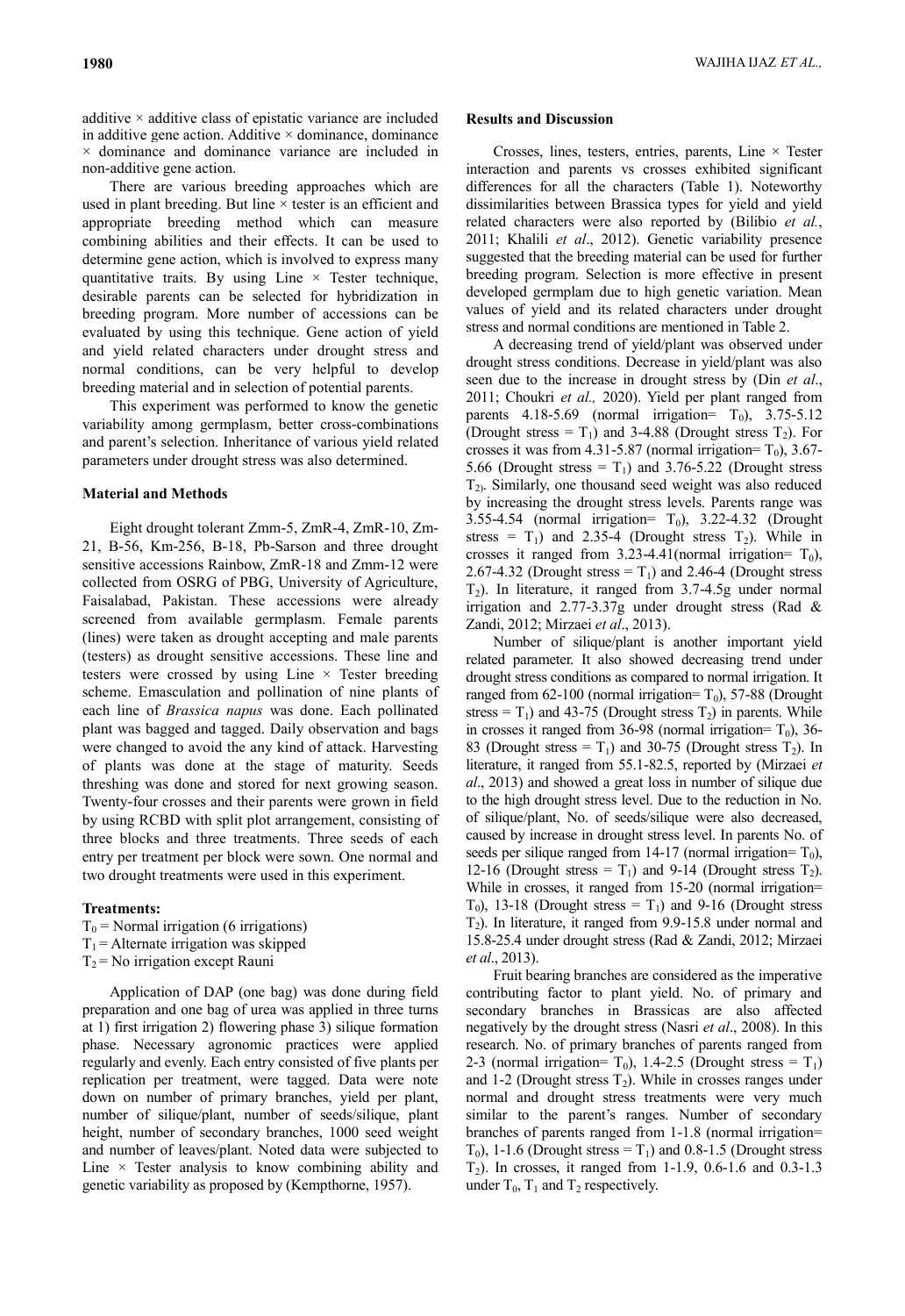| Table 1. Line $\times$ Tester analysis of <i>Brassica napus</i> under normal (T <sub>0</sub> ) and drought stress treatments (T <sub>1</sub> and T <sub>2</sub> ). |                |                       |             |             |            |             |                       |             |            |           |
|--------------------------------------------------------------------------------------------------------------------------------------------------------------------|----------------|-----------------------|-------------|-------------|------------|-------------|-----------------------|-------------|------------|-----------|
| <b>SOV</b>                                                                                                                                                         |                | <b>D.F</b> Treatments | P.H         | N.PB        | N.SB       | N.L/P       | N.S/P                 | N.S/S       | Y/P        | 1000-SW   |
|                                                                                                                                                                    |                | $T_0$                 | 4.8667**    | $0.2000*$   | $0.0667*$  | $0.6952*$   | $0.0068*$             | $3.0952*$   | 1.8381*    | $0.0129*$ |
| Replications                                                                                                                                                       | $\overline{2}$ | $T_1$                 | 11.6667**   | $0.5810*$   | $0.1238*$  | $0.2381*$   | $0.0006*$             | 2.9429*     | $1.6095*$  | $0.0208*$ |
|                                                                                                                                                                    |                | T <sub>2</sub>        | $3.4381*$   | $0.3714*$   | $0.1524*$  | $0.3714*$   | 4.3524**              | $0.3524*$   | $0.0138*$  | $0.0084*$ |
|                                                                                                                                                                    |                | $T_0$                 | $10.9036**$ | 960.1720**  | 2.3793**   | $0.9204*$   | 1.1228*               | 2147.8347** | 37.0185**  | $0.6922*$ |
| Accessions                                                                                                                                                         | 34             | $T_1$                 | 22.5725**   | 646.3322*   | $2.3681**$ | 1.1860*     | $2.1772**$            | 2405.786**  | 51.6174**  | 2.0995**  |
|                                                                                                                                                                    |                | T <sub>2</sub>        | 1229.1429** | $2.2622**$  | $1.7132*$  |             | 31.3008** 1395.5978** | 19.9507**   | $2.6550*$  | $2.6551*$ |
|                                                                                                                                                                    |                | $T_0$                 | 5.3636**    | 275.6182**  | 1.0909*    | $0.4000*$   | $1.2017*$             | 3342.4848** | 41.6242**  | $1.1855*$ |
| Parents                                                                                                                                                            | 10             | $T_1$                 | 16.5879**   | 385.5879**  | $4.4000**$ | 1.9394*     | 3.9977**              | 3023.7212** | 75.5636**  | 3.1554**  |
|                                                                                                                                                                    |                | T <sub>2</sub>        | 1601.1515** | 3.8970**    | $0.5212*$  | 27.8303**   | 1742.539**            | 22.7394**   | $4.9042**$ | 3.8474**  |
|                                                                                                                                                                    |                | $T_0$                 | 10.9994**   | 1283.4493** | $2.7675**$ | $1.1594*$   | 1.0828*               | 1637.1878** | 29.6226**  | $0.4800*$ |
| Crosses                                                                                                                                                            | 23             | $T_1$                 | 25.4179**   | 781.6081**  | $0.7609*$  | $0.8961*$   | $1.3536*$             | 2116.6957** | 32.4438**  | $1.6322*$ |
|                                                                                                                                                                    |                | T <sub>2</sub>        | 1038.738**  | $1.6135*$   | 2.2844*    | $31.1008**$ | 985.4106**            | 19.4179**   | $1.7526*$  | $2.2451*$ |
|                                                                                                                                                                    |                | $T_0$                 | 19.9821**   | 2286.0000** | $2.7123**$ | $2.4762**$  | 1.3867*               | 2411.8988** | 42.4425**  | $0.5121*$ |
| Lines $(L)$                                                                                                                                                        | 7              | $T_1$                 | 45.1984**   | 1087.4742** | $1.1032*$  | $0.8810*$   | $0.9541*$             | 2025.9048** | 44.6964**  | 1.5699*   |
|                                                                                                                                                                    |                | T <sub>2</sub>        | 1132.4266** | 2.9841*     | $2.5536*$  | 68.7599**   | 1543.269**            | 26.4365**   | $3.0724**$ | 4.1554**  |
|                                                                                                                                                                    |                | $T_0$                 | $3.5556**$  | 585.3750**  | 2.9306*    | $0.1250*$   | $0.6411*$             | 4441.0000** | 21.1806**  | $0.0124*$ |
| Testers $(T)$                                                                                                                                                      | 2              | $T_1$                 | 12.9306**   | 283.9306**  | $0.2917*$  | $0.3889*$   | $2.6610*$             | 572.5417**  | 12.5417**  | 3.4958*   |
|                                                                                                                                                                    |                | T <sub>2</sub>        | 248.4306**  | $0.7222*$   | $0.5417*$  | 23.4306**   | 46.8472**             | 46.6806**   | $0.2059*$  | $0.4706*$ |
|                                                                                                                                                                    |                | $T_0$                 | $7.5714**$  | 881.8988**  | $2.7718**$ | $0.6488*$   | $1.1743*$             | 1713.0774** | 24.4187**  | $0.5307*$ |
| $L \times T$                                                                                                                                                       | 14             | $T_1$                 | 17.3115**   | 699.7718**  | $0.6567*$  | $0.9762*$   | 1.3666*               | 2382.6845** | 29.1607**  | 1.3971*   |
|                                                                                                                                                                    |                | T <sub>2</sub>        | 1104.7956** | $1.0556*$   | 2.3988**   | 13.3671**   | 840.5615**            | $12.0139**$ | $1.3137*$  | $1.5434*$ |
|                                                                                                                                                                    |                | $T_0$                 | 5.7784      | 2.8569      | 0.5667     | 0.3129      | 0.0052                | 28.7423     | 1.4361     | 0.0100    |
| Error                                                                                                                                                              | 68             | $T_1$                 | 9.6667      | 3.9339      | 0.7218     | 0.5616      | 0.0004                | 2.9919      | 1.2762     | 0.0120    |
|                                                                                                                                                                    |                | T <sub>2</sub>        | 7.8597      | 0.5185      | 0.5543     | 1.0185      | 8.4700                | 1.8818      | 0.0096     | 0.0093    |

 $SOV=$  Sources of variation,  $D.F =$  Degrees of freedom,  $P.H =$  Plant height,  $N.PB =$  Number of primary branches,  $N.SB =$  Number of secondary branches, N.L/P = Number of leaves/plant, N.S/P = Number of silique/plant, N.S/S = Number of seeds/silique, Y/P=Yield/plant and 1000-SW=1000 Seed weight

**Table 2. Ranges of mean values of yield and its related characters for parents and crosses under normal (T<sup>0</sup> )** 

| and drought stress treatments $(T_1$ and $T_2$ ). |            |           |             |             |             |           |            |               |            |
|---------------------------------------------------|------------|-----------|-------------|-------------|-------------|-----------|------------|---------------|------------|
| <b>Entries</b>                                    | Treatments | P.H       | N.PB        | N.SB        | N.L/P       | N.S/P     | N.S/S      | Y/P(g)        | 1000-SW    |
|                                                   | $T_0$      | 131-159   | $2 - 3$     | 1-1.8       | $5-12$      | 14-17     | $62 - 100$ | 4.18-5.69     | 3.55-4.54  |
| Parents                                           |            | 121-148.6 | $1.4 - 2.5$ | 1-1.6       | $4 - 11$    | $12 - 16$ | 57-88      | $3.75 - 5.12$ | 3.22-4.32  |
|                                                   | $T_{2}$    | 76-132    | 1-2         | $0.8 - 1.5$ | $3-10$      | $9 - 14$  | $43 - 75$  | 3.00-4.88     | $2.35 - 4$ |
|                                                   | $T_0$      | 109-170.3 | $2 - 3$     | $1 - 1.9$   | $1.6 - 8$   | $15 - 20$ | 36-98      | 4.31-5.87     | 3.23-4.41  |
| Crosses                                           |            | 100-153   | $1.2 - 2.7$ | $0.6 - 1.6$ | $1.3 - 7.6$ | $13 - 18$ | $36 - 83$  | 3.67-5.66     | 2.67-4.32  |
|                                                   |            | 87-126    | 1-2         | $0.3 - 1.3$ | $1 - 7$     | $9-16$    | $30 - 75$  | 3.76-5.22     | 2.46-4     |
|                                                   |            |           |             |             |             |           |            |               |            |

Leaves per plant are the photosynthetic machineries so, yield is very much related to No. of leave per plant. Results showed decreasing trend of No. of leaves/plant under water scarcity as compared to normal (Sabagh *et al*., 2019; Kapoor *et al*., 2020). In parents, it ranged from 5-12 (normal irrigation=  $T_0$ ), 4-11 (Drought stress =  $T_1$ ) and 3-10 (Drought stress  $T_2$ ). While in crosses, it ranged from 1.6-8, 1.3-7.6 and 1-7 under  $T_0$ ,  $T_1$  and  $T_2$ respectively. In most of the studies, plant height is directly linked with yield and affected by drought stress in many crops. In present study, results showed decreasing trend of plant height while increasing the drought stress levels. In parents, it ranged from 131-159 (normal irrigation=  $T_0$ ), 121-148.6 cm (Drought stress =  $T_1$ ) and 76-132cm (Drought stress  $T_2$ ). In crosses, it ranged from 109-170.3cm (normal irrigation=  $T_0$ ), 100-153 cm (Drought stress =  $T_1$ ) and 87-126 cm (Drought stress  $T_2$ ). In literature, it ranged from 102.8-194.5 cm under normal irrigation and 92-80 cm under drought stress condition (Germchi *et al*., 2010).

**Analysis of GCA:** Analysis of eight parents for GCA was done to determine their potential and presented in Table 3. Under normal irrigation  $(T_0)$ , among lines, Line B-56 showed significant and positive general combining ability for many traits subsequently ZmR-4, ZmR-10 and Km-256. Among testers, ZmR-18 had significant effects of GCA, for Number of primary branches, Number of seeds/silique and yield per plant followed by rainbow. (Farshadfar *et al*., 2013) also determined significant and positive GCA effects for different characters in different genotypes of Brassica under normal condition.

Under drought stress treatment  $T_1$ , ZmR-10 showed positive significant general combining ability effects for yield and related characters followed by ZmR-4 and Zm-21. Among testers, Zmm-12 showed positive significant GCA for, No. of silique/plant, and 1000-sed weight, No. of primary branches and No. of seeds silique<sup>-1</sup> followed by ZmR-18. Under drought stress treatment  $T_2$ , line B-18 exhibited positive significant general combining ability effects for 1000-seed weight, No. of primary and secondary branches, No. seeds/silique, number of silique/plant and yield/plant followed by ZmR-4, ZmR-10 and Km-256. Amongst testers, Rainbow had significant positive general combining ability effects for plant height, number of seeds/silique, number of leaves per plant, number of silique/plant, yield per plant and thousand seed weight followed by ZmR-18. Significant and positive GCA effects for different traits were also observed by (Shehzad *et al*., 2015) under drought environment.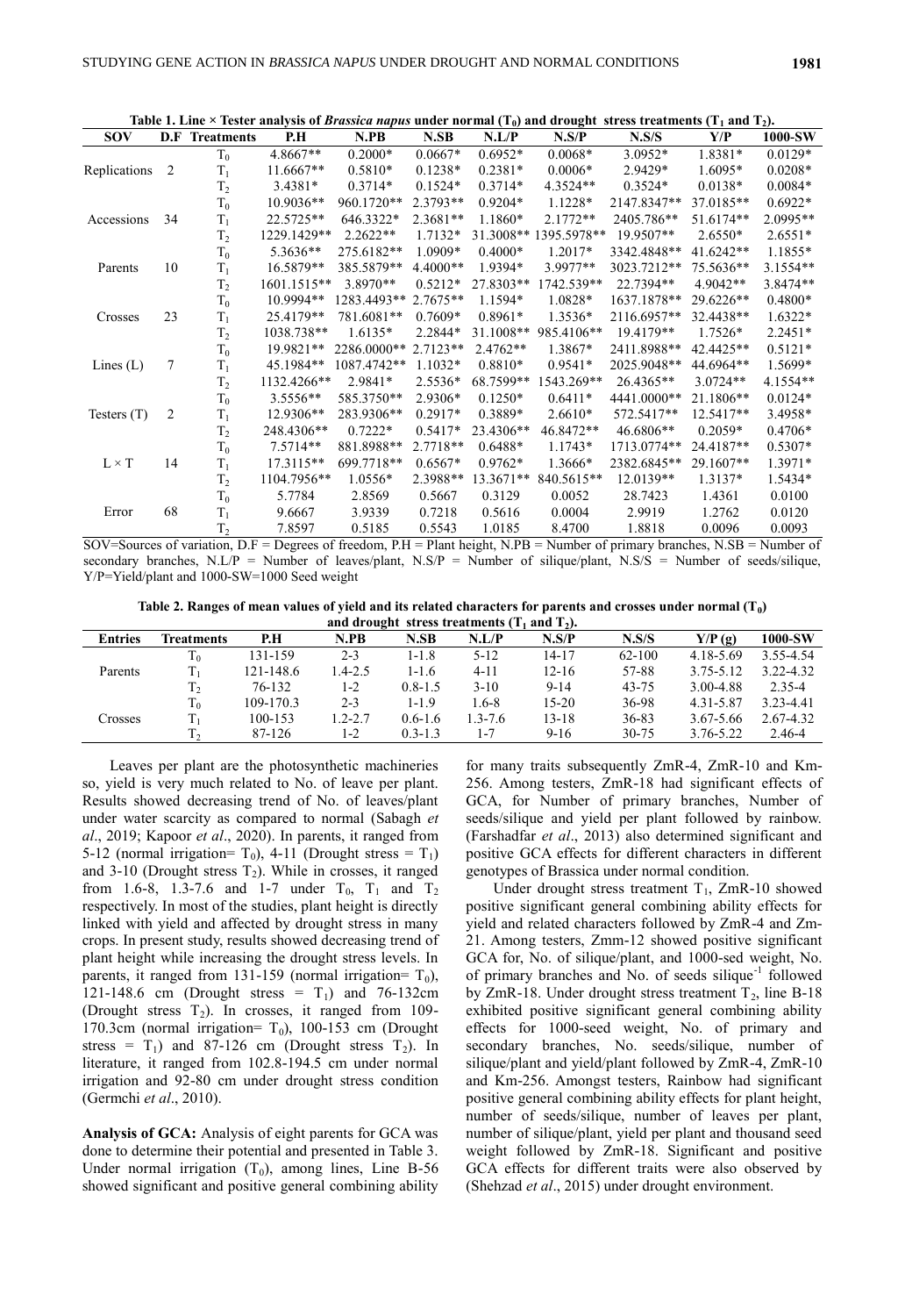|                |                   |             |             |           | and drought stress treatments $(T_1$ and $T_2$ ). |             |             |            |            |
|----------------|-------------------|-------------|-------------|-----------|---------------------------------------------------|-------------|-------------|------------|------------|
| <b>Parents</b> | <b>Treatments</b> | P.H         | N.PB        | N.SB      | N.L/P                                             | N.S/P       | N.S/S       | Y/P        | 1000-SW    |
|                |                   |             |             |           | <b>Lines</b>                                      |             |             |            |            |
|                | $T_0$             | $-2.21*$    | $-24.94$ ** | 0.24      | $-0.28$                                           | $-0.28$ **  | $-15.96$ ** | $2.38***$  | $-0.09*$   |
| $Zmm-5$        | $T_1$             | 0.25        | $-9.57**$   | $-0.42$   | 0.14                                              | 0.001       | $17.22**$   | $2.04$ **  | 0.02       |
|                | T <sub>2</sub>    | $11.43$ **  | $-0.44$     | 0.24      | $1.96**$                                          | $-0.83$     | $-0.64$     | $-0.32**$  | $-0.14$ ** |
|                | $T_0$             | 0.24        | $14.50**$   | 0.46      | $-0.17$                                           | $0.25**$    | $19.04**$   | $1.15*$    | $-0.11$ ** |
| $ZmR-4$        | $T_1$             | 0.25        | $4.99**$    | 0.03      | $0.58*$                                           | $-0.04**$   | $6.00**$    | $1.93**$   | $0.19**$   |
|                | T <sub>2</sub>    | $8.32**$    | 0.22        | $-0.32$   | $4.51**$                                          | $21.28**$   | $1.03*$     | $0.71**$   | $1.04$ **  |
|                | $T_0$             | $-0.10$     | $4.50**$    | $-0.65*$  | $-0.2$                                            | $0.40**$    | $-0.40$     | $1.15*$    | $0.11*$    |
| $ZmR-10$       | $T_1$             | $2.81*$     | $7.99**$    | 0.25      | 0.03                                              | $0.12**$    | $14.22**$   | $2.26$ **  | $0.06**$   |
|                | T <sub>2</sub>    | $4.54**$    | $-0.01$     | $-0.10$   | $2.85**$                                          | $4.94**$    | $-0.53$     | $0.28**$   | $0.49**$   |
|                | $T_0$             | $-0.88$     | $7.83**$    | 0.01      | $-0.28$                                           | $0.43**$    | 0.26        | $-0.18$    | $0.40**$   |
| $Zm-21$        | $T_1$             | 0.69        | $-5.79$ **  | $-0.31$   | $-0.19$                                           | $0.57**$    | $-12.89**$  | $1.82**$   | $0.71**$   |
|                | T <sub>2</sub>    | $-8.46**$   | $-0.56*$    | $-0.32$   | $-2.60**$                                         | $-16.28$ ** | $-0.86$     | $-0.92**$  | $-0.98$ ** |
|                | $T_0$             | $2.57**$    | $5.83**$    | $0.57*$   | $-0.28$                                           | $0.21**$    | 3.04        | 0.04       | $0.26**$   |
| $B-56$         | $T_1$             | $2.58*$     | $-0.90$     | 0.36      | $-0.31$                                           | $-0.30**$   | $-13.67**$  | $-1.51$ ** | $-0.48**$  |
|                | T <sub>2</sub>    | $6.32**$    | 0.22        | $-0.32$   | $-2.60$ **                                        | $-5.83$ **  | $-1.19*$    | $-0.12**$  | $-0.49**$  |
|                | $T_0$             | 0.68        | $1.72**$    | 0.35      | $1.17**$                                          | $-0.14$ **  | $7.26$ **   | $1.71$ **  | $-0.09*$   |
| Km-256         | $T_1$             | $-2.19$     | $-14.13$ ** | 0.03      | $-0.19$                                           | $0.30**$    | $-21.89**$  | $-1.51$ ** | $0.29**$   |
|                | $T_2$             | $5.43**$    | 0.33        | 0.24      | $-1.38$ **                                        | $9.94**$    | $1.47**$    | $0.73$ **  | $0.53**$   |
|                | $T_0$             | $-1.32$     | $15.06**$   | 0.01      | $0.39*$                                           | $-0.45$ **  | $8.04$ **   | $-4.18**$  | $-0.34$ ** |
| $B-18$         | $T_1$             | $-0.53$     | $-3.13$ **  | 0.47      | $-0.31$                                           | $-0.33$ **  | $-3.11$ **  | $-3.29**$  | $-0.28$ ** |
|                | T <sub>2</sub>    | $-5.46$ **  | $1.00**$    | $1.13**$  | $-0.38$                                           | $4.28**$    | $3.03$ **   | $0.15**$   | $0.17**$   |
|                | $T_0$             | 1.01        | $-24.50**$  | $-0.99**$ | $-0.28$                                           | $-0.43$ **  | $-21.29$ ** | $-2.07**$  | $-0.13$ ** |
| Pb-Sarson      | $T_1$             | $-3.86**$   | $20.54$ **  | $-0.42$   | 0.25                                              | $-0.33$ **  | $14.11$ **  | $-1.74$ ** | $-0.53$ ** |
|                | T <sub>2</sub>    | $-22.13$ ** | $-0.78$ **  | $1.13**$  | $-2.38$ **                                        | $-17.50**$  | $-2.31$ **  | $-0.53$ ** | $-0.62**$  |
|                |                   |             |             |           | <b>Testers</b>                                    |             |             |            |            |
|                | $T_0$             | $-0.44$     | $3.63**$    | 0.22      | $-0.04$                                           | $0.05$ **   | 1.57        | $-0.97**$  | $-0.01$    |
| Rainbow        | $T_1$             | $-0.78$     | $-1.07$ **  | $-0.13$   | $-0.14$                                           | $-0.01$     | $-5.46**$   | $-0.17$    | $-0.06$ ** |
|                | T <sub>2</sub>    | $2.28**$    | 0.14        | 0.17      | $0.90**$                                          | $1.36**$    | $1.10**$    | $0.10**$   | $0.14**$   |
|                | $T_0$             | 0.22        | $2.00**$    | 0.18      | $-0.04$                                           | $-0.04*$    | $6.86**$    | $0.90**$   | 0.03       |
| $ZmR-18$       | $T_1$             | 0.10        | $-2.78$ **  | 0.04      | 0.11                                              | $-0.33$ **  | $3.96**$    | $0.79**$   | $-0.35$ ** |
|                | T <sub>2</sub>    | $1.40*$     | $-0.19$     | $-0.13$   | 0.15                                              | 0.07        | $-1.57$ **  | $-0.08$ ** | $-0.14$ ** |
|                | $T_0$             | 0.22        | $-5.63$ **  | $-0.40*$  | 0.08                                              | $-0.01$     | $-8.43**$   | 0.07       | $-0.01$    |
| $Zmm-12$       | $T_1$             | 0.68        | $3.85**$    | 0.08      | 0.03                                              | $0.34**$    | $1.50**$    | $-0.63**$  | $0.41**$   |
|                | T <sub>2</sub>    | $-3.68$ **  | 0.06        | $-0.04$   | $-1.06$ **                                        | $-1.43$ **  | 0.47        | $-0.03$ ** | $-0.01*$   |

| Table 3. General combining ability effects of lines and testers in <i>Brassica napus</i> under normal $(T_0)$ |  |  |  |
|---------------------------------------------------------------------------------------------------------------|--|--|--|
|---------------------------------------------------------------------------------------------------------------|--|--|--|

P.H = Plant height, N.PB = Number of primary branches, N.SB = Number of secondary branches, N.L/P = Number of leaves/plant, N.S/P = Number of silique/plant, N.S/S = Number of seeds/silique, Y/P = Yield/plant and 1000-SW = 1000 Seed weight

Amongst lines, ZmR-10 and ZmR-4 and among testers, ZmR-18, Zmm-12 and Rainbow exhibited significant and positive GCA effects for yield and its related characters under normal and drought stress treatments.

**Anlaysis of SCA:** SCA under drought stress and normal treatments are mentioned in Table 4(a), 4(b) and 4(c). Under normal condition, cross Pb-Sarson × Zmm-12 exhibited positive significant specific combining ability effects for number of primary and secondary branches, number of silique/plant, number of seeds/silique, yield/plant and 1000 seed weight followed by ZmR-10  $\times$  Zmm-12, Zm-21 $\times$ Zmm-12 and B-18×ZmR-18 (Farshadfar *et al*., 2013) also determined significant specific combining ability effects for different characters in genotypes of Brassica.

Under drought stress treatment T<sub>1</sub>, cross Zmm-5  $\times$ ZmR-18 showed positive significant Specific combining ability effects for No. of primary branches, No. of silique/plant, No. of seeds/silique and 1000-seed weight followed by ZmR-10×Zmm-12, Zm-21×ZmR-18 and Zmm-5×Rainow. (Shehzad *et al*., 2015) stated significant and positive specific combining ability effects for various traits in Brassicas.

Under drought stress treatment  $T_2$ , B-18  $\times$  Rainbow shown significant positive SCA effects for, number of secondary branches, No. of leaves/plant, No. of silique/plant, number of seeds/silique, yield/plant, thousand seed weight and plant height followed by Km-256  $\times$  ZmR-18, Zmm-5  $\times$  ZmR-18 and Km-256  $\times$  Zmm-12 (Farshadfar *et al*., 2013) also reported positive and significant specific combining ability effects for different characters in Brassica genotypes under drought stress conditions.

**Gene action:** Gene action of various parameters under drought and normal conditions is mentioned in Table 5. Almost all entries had positive and significant GCA and SCA effects for number of primary branches/plant, yield/plant and number of secondary branches/plant, under normal irrigation. SCA effects for these characters were higher as matched with the effects of GCA. It leads towards non-additive gene action. Under drought stress environment  $(T_1)$ , No. of seeds per silique, thousand seed weight and yield per plant had positive and significant GCA value lesser than the SCA value. While under highest drought stress level, thousand seed weight, plant height and yield per plant had highest value of GCA than SCA value. It leads towards additive gene action and selection of these traits will be beneficial, in this case.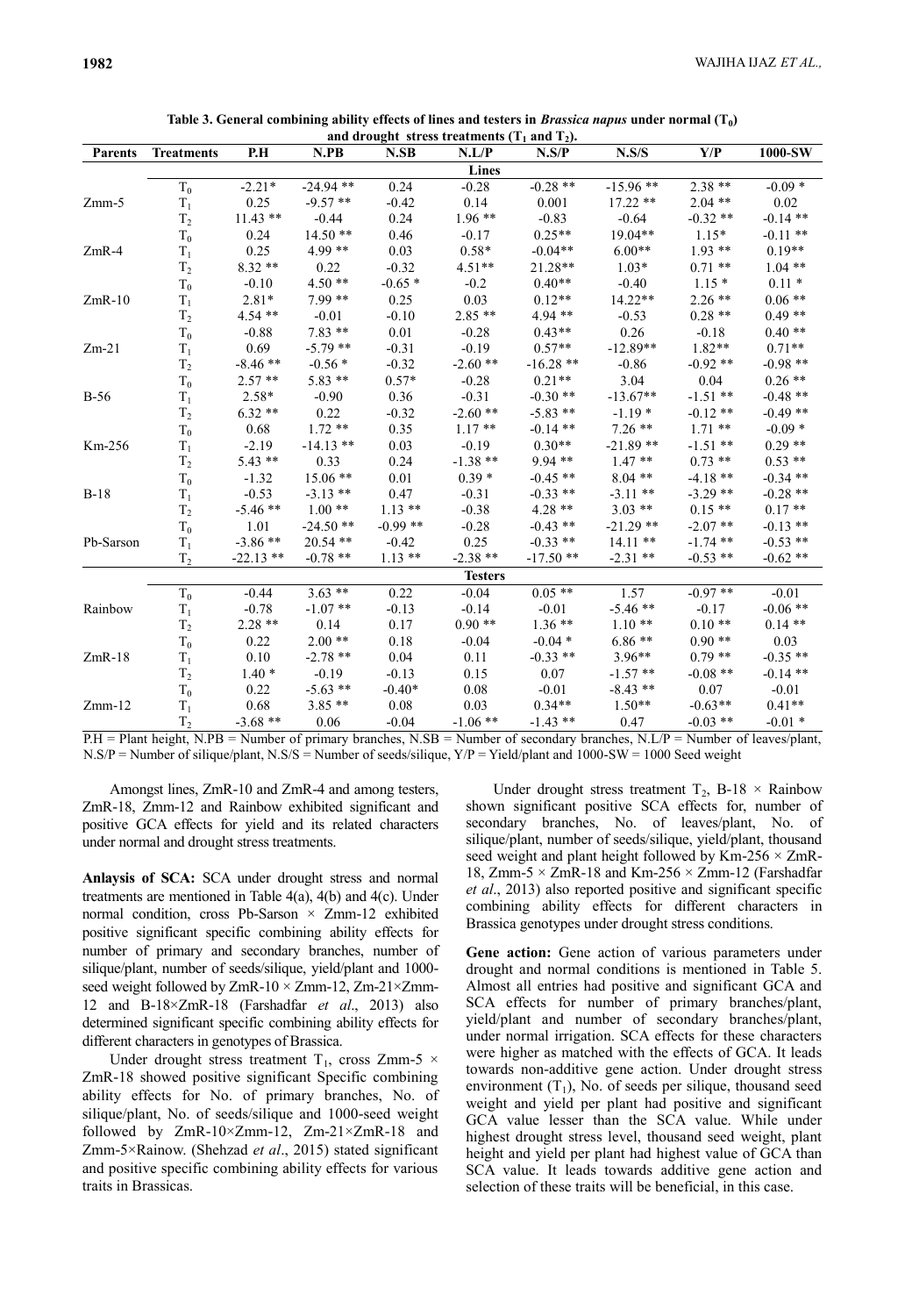**Table 4(a). Specific combining ability effects of crosses of** *Brassica napus* **under normal conditions (T<sup>0</sup> ).**

|                            |         |             |            |            |            | Table T(a), Specific combining abouty clicets of crosses of <i>Drussica hapas</i> under normal conditions (T <sub>0</sub> ). |            |            |
|----------------------------|---------|-------------|------------|------------|------------|------------------------------------------------------------------------------------------------------------------------------|------------|------------|
| <b>Cross</b>               | P.H     | N.PB        | N.SB       | N.L/P      | N.S/P      | N.S/S                                                                                                                        | Y/P        | 1000-SW    |
| $Zmm-5 \times Rainow$      | $-2.67$ | $-0.85$     | 0.22       | 0.15       | $0.66$ **  | $18.54**$                                                                                                                    | 1.08       | $0.15*$    |
| $Zmm-5 \times ZmR-18$      | 2.67    | $-20.56$ ** | 0.60       | 0.15       | 0.06       | 1.92                                                                                                                         | $-1.13$    | $-0.03$    |
| $Zmm-5 \times Zmm-12$      | $-0.00$ | $21.40**$   | $-0.82$    | $-0.31$    | $-0.72$ ** | $-20.46**$                                                                                                                   | 0.04       | $-0.11$    |
| $ZmR-4 \times Rainbow$     | 0.22    | 1.38        | 0.33       | 0.38       | $-0.63$ ** | 5.54                                                                                                                         | $1.64*$    | $-0.29$ ** |
| $ZmR-4 \times ZmR-18$      | $-0.44$ | $18.00**$   | 0.71       | 0.04       | 0.03       | $7.92*$                                                                                                                      | 0.43       | 0.12       |
| $ZmR-4 \times Zmm-12$      | 0.22    | $-19.38**$  | $-1.04*$   | $-0.42$    | $0.59**$   | $-13.46$ **                                                                                                                  | $-2.07$ ** | $0.17*$    |
| $ZmR-10 \times Rainbow$    | 0.22    | $-8.96**$   | 0.11       | 0.15       | $-0.72$ ** | $-8.68*$                                                                                                                     | 1.31       | $-0.51$ ** |
| $ZmR-10 \times ZmR-18$     | $-1.44$ | 0.00        | $-0.18$    | 0.15       | $0.28**$   | $-12.97**$                                                                                                                   | $-1.57*$   | 0.02       |
| $ZmR-10 \times Zmm-12$     | 1.22    | $8.96**$    | 0.07       | $-0.31$    | $0.45**$   | $21.65**$                                                                                                                    | 0.26       | $0.49**$   |
| $Zm-21 \times$ Rainbow     | 0.33    | $-5.63$ **  | $-0.56$    | 0.15       | $0.26$ **  | $-8.01*$                                                                                                                     | $-0.36$    | $0.50**$   |
| $Zm-21 \times ZmR-18$      | $-0.67$ | $10.67**$   | $-1.18**$  | $-0.18$    | $-0.48$ ** | $-28.64$ **                                                                                                                  | $-1.24$    | $-0.27$ ** |
| $Zm-21 \times Zmm-12$      | 0.33    | $-5.04$ **  | $1.74$ **  | 0.03       | $0.23$ **  | $36.65**$                                                                                                                    | $1.60*$    | $-0.24$ ** |
| $B-56 \times$ Rainbow      | $-0.78$ | $27.04$ **  | 0.22       | 0.15       | $0.48$ **  | $8.21*$                                                                                                                      | 0.42       | $0.35**$   |
| $B-56 \times ZmR-18$       | $-0.11$ | $-8.33$ **  | 0.26       | 0.15       | $-0.17$ ** | $33.58**$                                                                                                                    | $1.54*$    | $-0.24$ ** |
| $B-56 \times Zmm-12$       | 0.89    | $-18.71$ ** | $-0.49$    | $-0.31$    | $-0.31$ ** | $-41.79$ **                                                                                                                  | $-1.96*$   | $-0.11$    |
| $Km-256 \times$ Rainbow    | 1.44    | $11.15**$   | 0.44       | $-0.96$ ** | $0.51**$   | 4.32                                                                                                                         | $-4.92**$  | $0.35**$   |
| $Km-256 \times ZmR-18$     | 1.44    | $-2.22$ **  | 0.82       | 0.38       | $0.34$ **  | 1.69                                                                                                                         | $6.21**$   | $0.17*$    |
| $Km-256 \times Zmm-12$     | $-2.89$ | $-8.93$ **  | $-1.26$ ** | 0.58       | $-0.85$ ** | $-6.01$                                                                                                                      | $-1.29$    | $-0.52**$  |
| $B-18 \times$ Rainbow      | 0.11    | $-20.85$ ** | $-0.22$    | $-0.18$    | $-0.46$ ** | $-22.46$ **                                                                                                                  | 0.97       | $-0.49**$  |
| $B-18 \times ZmR-18$       | $-0.56$ | $10.11$ **  | $-0.51$    | $-0.51$    | $0.48**$   | $8.58*$                                                                                                                      | $-0.90$    | $0.56**$   |
| $B-18 \times Zmm-12$       | 0.44    | $10.74$ **  | 0.74       | $0.69*$    | $-0.02$    | $13.87**$                                                                                                                    | $-0.07$    | $-0.07$    |
| Pb-Sarson $\times$ Rainbow | 1.11    | $-3.29$ **  | $-0.56$    | 0.15       | $-0.10$    | 2.54                                                                                                                         | $-0.14$    | $-0.07$    |
| Pb-Sarson $\times$ ZmR-18  | $-0.89$ | $-7.67**$   | $-0.51$    | $-0.18$    | $-0.54$ ** | $-12.08$ **                                                                                                                  | $-3.35$ ** | $-0.32**$  |
| Pb-Sarson $\times$ Zmm-12  | $-0.22$ | $10.96**$   | $1.07*$    | 0.03       | $0.64$ **  | $9.54*$                                                                                                                      | $3.49**$   | $0.39**$   |

P.H = Plant height, N.PB = Number of primary branches, N.SB = Number of secondary branches, N.L/P = Number of leaves/plant, N.S/P = Number of silique/plant, N.S/S = Number of seeds/silique, Y/P = Yield/plant and 1000-SW = 1000 seed weight

**Table 4(b). Specific Combining ability effects of crosses of** *Brassica napus* **under normal conditions (T<sup>1</sup> ).**

| <b>Cross</b>               | P.H     | N.PB        | N.SB    | N.L/P    | N.S/P      | N.S/S       | Y/P        | 1000-SW    |
|----------------------------|---------|-------------|---------|----------|------------|-------------|------------|------------|
| $Zmm-5 \times Rainow$      | $-2.33$ | $-8.26$ **  | 0.46    | $-0.31$  | $0.14$ **  | $-18.43$ ** | $1.83$ **  | $0.29$ **  |
| $Zmm-5 \times ZmR-18$      | 2.79    | $10.11$ **  | $-0.38$ | 0.11     | $0.65$ **  | $60.49**$   | 0.21       | $0.58**$   |
| $Zmm-5 \times Zmm-12$      | $-0.46$ | $-1.85$     | $-0.08$ | 0.19     | $-0.78$ ** | $-42.06$ ** | $-2.04$ ** | $-0.87**$  |
| ZmR-4 $\times$ Rainbow     | $-0.33$ | $13.18**$   | 0.01    | 0.58     | $-0.40**$  | $12.79$ **  | $2.61**$   | $-0.78$ ** |
| $ZmR-4 \times ZmR-18$      | $-0.54$ | 13.89 **    | 0.18    | $-1.00*$ | $0.59**$   | 2.04        | $-6.01$ ** | $0.72$ **  |
| $ZmR-4 \times Zmm-12$      | 0.88    | $-27.07$ ** | $-0.19$ | 0.42     | $-0.20$ ** | $-14.83$ ** | $3.40**$   | 0.06       |
| $ZmR-10 \times Rainbow$    | 3.44    | $2.85**$    | $-0.21$ | $-0.19$  | $-0.01$    | $-10.76$ ** | $3.28**$   | $0.42**$   |
| $ZmR-10 \times ZmR-18$     | $-1.43$ | $-18.11**$  | 0.29    | 0.56     | $-0.78$ ** | $-26.85**$  | $-4.01$ ** | $-0.79$ ** |
| $ZmR-10 \times Zmm-12$     | $-2.01$ | $15.26$ **  | $-0.08$ | $-0.36$  | $0.78$ **  | $37.61$ **  | 0.74       | $0.37**$   |
| $Zm-21 \times$ Rainbow     | $-1.78$ | $-15.71$ ** | $-0.32$ | 0.03     | $-0.65$ ** | $-0.65$     | $-2.28$ ** | $-0.20$ ** |
| $Zm-21 \times ZmR-18$      | $-0.32$ | $5.00**$    | $-0.15$ | $-0.56$  | $0.66**$   | $-2.40*$    | $1.76**$   | $0.48**$   |
| $Zm-21 \times Zmm-12$      | 2.10    | $10.71$ **  | 0.47    | 0.53     | $-0.01$    | $3.06$ **   | 0.51       | $-0.28$ ** |
| $B-56 \times$ Rainbow      | $-0.33$ | $10.40**$   | 0.01    | 0.14     | $-0.04$ ** | $15.13**$   | $-1.61*$   | $-0.41$ ** |
| $B-56 \times ZmR-18$       | $-0.54$ | $-5.22$ **  | 0.18    | $-0.11$  | $0.06**$   | $-8.29$ **  | $2.43**$   | $0.19**$   |
| $B-56 \times Zmm-12$       | 0.88    | $-5.18$ **  | $-0.19$ | $-0.03$  | $-0.03*$   | $-6.83**$   | $-0.82$    | $0.21$ **  |
| $Km-256 \times Rainbow$    | 1.44    | $-4.38$ **  | $-0.32$ | 0.03     | $0.53**$   | $-5.99$ **  | $-1.94$ ** | $0.57**$   |
| $Km-256 \times ZmR-18$     | 0.90    | $-12.33$ ** | 0.85    | $-0.22$  | $0.13**$   | $-7.74$ **  | $3.10**$   | $0.09**$   |
| $Km-256 \times Zmm-12$     | $-2.35$ | $16.71$ **  | $-0.53$ | 0.19     | $-0.66$ ** | $13.72**$   | $-1.15$    | $-0.66$ ** |
| $B-18 \times$ Rainbow      | $-3.22$ | $-4.71$ **  | 0.24    | 0.14     | $0.43$ **  | $-9.43$ **  | $-0.17$    | $0.29$ **  |
| $B-18 \times ZmR-18$       | 1.24    | $-2.00*$    | $-0.26$ | 0.22     | $-0.43$ ** | $16.15**$   | $-0.46$    | $-0.52$ ** |
| $B-18 \times Zmm-12$       | 1.99    | $6.71$ **   | 0.03    | $-0.36$  | $-0.00$    | $-6.72$ **  | 0.63       | $0.23$ **  |
| Pb-Sarson $\times$ Rainbow | 3.11    | $6.63**$    | 0.12    | $-0.42$  | $-0.01$    | $17.35**$   | $-1.72$ ** | $-0.17**$  |
| Pb-Sarson $\times$ ZmR-18  | $-2.10$ | $8.67**$    | $-0.71$ | $1.00*$  | $-0.89**$  | $-33.40**$  | $2.99**$   | $-0.76$ ** |
| Pb-Sarson $\times$ Zmm-12  | $-1.01$ | $-15.29$ ** | 0.58    | $-0.58$  | $0.89**$   | $16.06**$   | $-1.26*$   | $0.93$ **  |

P.H=Plant height, N.PB=Number of primary branches, N.SB=Number of secondary branches, N.L/P=Number of leaves/plant, N.S/P=Number of silique/plant, N.S/S=Number of seeds/silique, Y/P=Yield/plant and 1000-SW=1000 Seed weight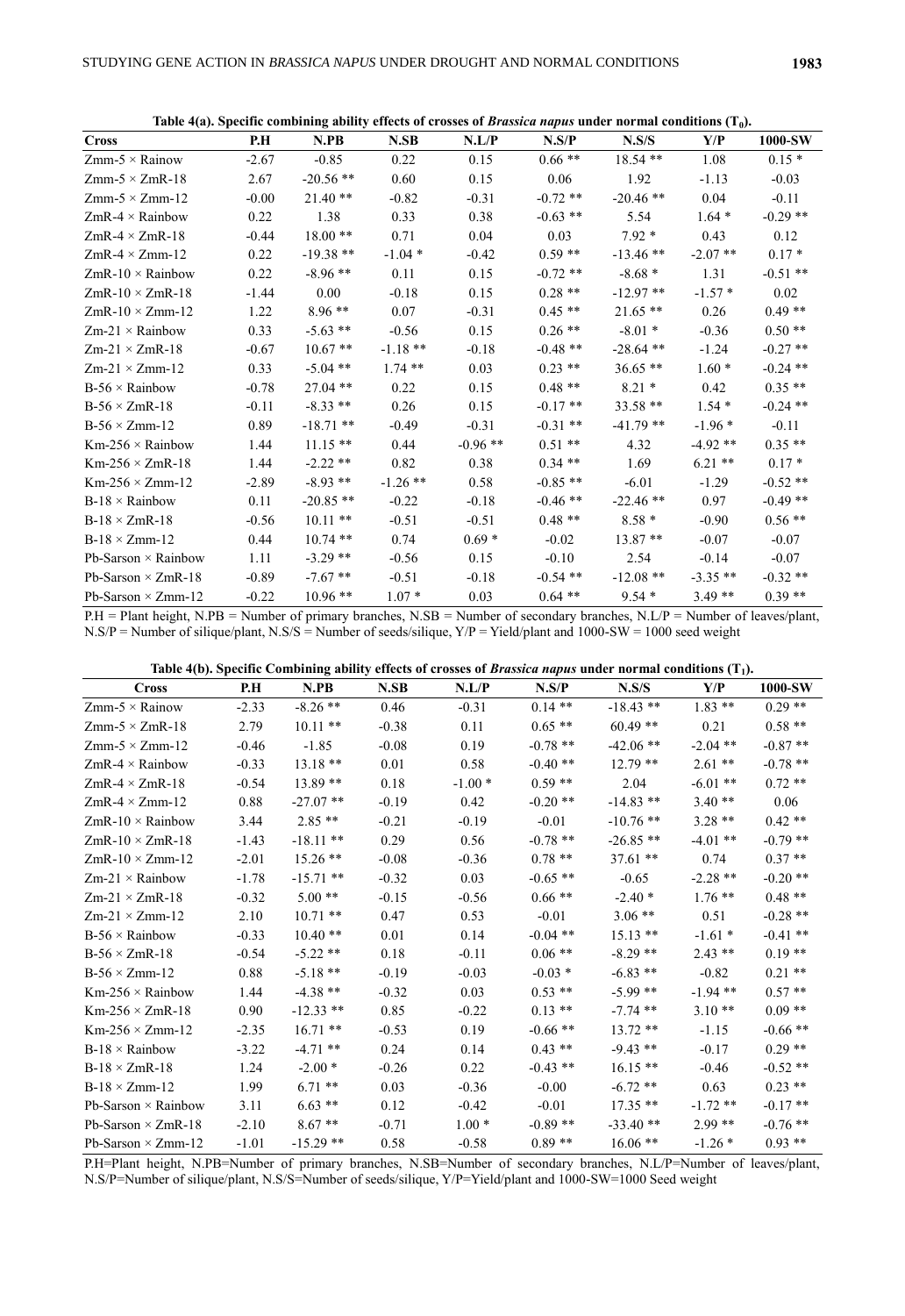**Table 4(c). Specific Combining ability effects of crosses of** *Brassica napus* **under normal conditions (T<sup>2</sup> ).**

| <b>Cross</b>               | P.H        | N.PB     | N.SB      | N.L/P      | $\ldots$ . The specific companing which or crosses of <i>B</i> rassiea $\ldots$ and $\ldots$ and $\ldots$ conditions $\left(\frac{1}{2}\right)$<br>N.S/P | N.S/S      | Y/P        | 1000-SW    |
|----------------------------|------------|----------|-----------|------------|----------------------------------------------------------------------------------------------------------------------------------------------------------|------------|------------|------------|
| $Zmm-5 \times$ Rainow      | $-1.39$    | $-0.47$  | $-0.61$   | 0.21       | $23.58**$                                                                                                                                                | $0.01$ **  | $0.01**$   | $0.11$ **  |
| $Zmm-5 \times ZmR-18$      | $-5.18**$  | $0.86*$  | 0.35      | $3.29**$   | $23.04$ **                                                                                                                                               | $-0.99$    | $0.08**$   | $0.17**$   |
| $Zmm-5 \times Zmm-12$      | $6.57**$   | $-0.39$  | 0.26      | $-3.50$ ** | 0.54                                                                                                                                                     | 0.97       | $-0.08$ ** | $-0.07$ ** |
| $ZmR-4 \times Rainbow$     | $-3.94*$   | 0.19     | $-0.06$   | $1.65**$   | $14.64$ **                                                                                                                                               | 0.01       | $-0.14$ ** | $-0.18$ ** |
| $ZmR-4 \times ZmR-18$      | $4.93**$   | $-0.81$  | $-0.10$   | $-1.26*$   | $-9.07$ **                                                                                                                                               | $-0.99$    | $-0.74$ ** | $-0.79$ ** |
| $ZmR-4 \times Zmm-12$      | $-0.99$    | 0.61     | 0.15      | $-0.39$    | $-5.57**$                                                                                                                                                | 0.97       | $0.88**$   | $0.97**$   |
| $ZmR-10 \times Rainbow$    | $-12.83**$ | 0.42     | $-0.28$   | $-0.01$    | $15.64$ **                                                                                                                                               | $-2.10*$   | $-0.02$    | $-0.06$ ** |
| $ZmR-10 \times ZmR-18$     | $7.04**$   | $-0.25$  | $-0.32$   | $-0.93$    | $-0.07$                                                                                                                                                  | $2.57**$   | $0.60**$   | $0.65**$   |
| $ZmR-10 \times Zmm-12$     | $5.79**$   | $-0.17$  | 0.60      | 0.94       | $-15.57$ **                                                                                                                                              | $-0.47$    | $-0.58$ ** | $-0.58$ ** |
| $Zm-21 \times$ Rainbow     | $-5.83$ ** | $-0.36$  | $-0.06$   | $-1.24$ *  | $-6.81**$                                                                                                                                                | 1.24       | $-0.40**$  | $-0.60**$  |
| $Zm-21 \times ZmR-18$      | $-5.63$ ** | $-0.03$  | $-0.10$   | 0.51       | $2.49*$                                                                                                                                                  | $-2.10*$   | $-0.11$ ** | $-0.00$    |
| $Zm-21 \times Zmm-12$      | $11.46**$  | 0.39     | 0.15      | 0.72       | $4.32**$                                                                                                                                                 | 0.86       | $0.50**$   | $0.60**$   |
| $B-56 \times$ Rainbow      | $-1.28$    | 0.19     | $-0.06$   | $-0.90$    | 0.08                                                                                                                                                     | $-0.10$    | $-0.12**$  | $0.26$ **  |
| $B-56 \times ZmR-18$       | $-0.07$    | $-0.47$  | $-0.10$   | $-0.15$    | $-2.62*$                                                                                                                                                 | 0.24       | $-0.12**$  | $-0.47**$  |
| $B-56 \times Zmm-12$       | 1.35       | 0.28     | 0.15      | 1.06       | $2.54*$                                                                                                                                                  | $-0.14$    | $0.25$ **  | $0.20**$   |
| $Km-256 \times$ Rainbow    | $-23.39**$ | $-0.58$  | $-0.94*$  | $-2.13$ ** | $-22.69$ **                                                                                                                                              | $-2.10*$   | $-0.85$ ** | $-0.76$ ** |
| $Km-256 \times ZmR-18$     | $4.82*$    | 0.42     | $1.35**$  | 0.63       | $7.93**$                                                                                                                                                 | $3.57**$   | $0.55**$   | $0.68**$   |
| $Km-256 \times Zmm-12$     | $18.57**$  | 0.17     | $-0.40$   | $1.50*$    | $14.76$ **                                                                                                                                               | $-1.47$    | $0.30**$   | $0.07**$   |
| $B-18 \times$ Rainbow      | $47.17**$  | 0.75     | $2.17**$  | $3.54$ **  | $24.64$ **                                                                                                                                               | $2.68**$   | $1.00**$   | $1.26$ **  |
| $B-18 \times ZmR-18$       | $-14.29**$ | 0.08     | $-1.21$ * | $-2.38$ ** | $-12.07$ **                                                                                                                                              | $-2.65$ ** | $0.02*$    | $-0.32**$  |
| $B-18 \times Zmm-12$       | $-32.88**$ | $-0.83*$ | $-0.96*$  | $-1.17$    | $-12.57$ **                                                                                                                                              | $-0.03$    | $-1.02**$  | $-0.95**$  |
| Pb-Sarson $\times$ Rainbow | 1.50       | $-0.14$  | $-0.17$   | $-1.13$    | $-1.92$                                                                                                                                                  | 0.35       | $0.52**$   | $0.19**$   |
| Pb-Sarson $\times$ ZmR-18  | $8.38**$   | 0.19     | 0.13      | 0.29       | $-9.63$ **                                                                                                                                               | 0.35       | $-0.28$ ** | $0.07**$   |
| Pb-Sarson $\times$ Zmm-12  | $-9.88**$  | $-0.06$  | 0.04      | 0.83       | $11.54$ **                                                                                                                                               | $-0.69$    | $-0.24$ ** | $-0.26$ ** |

P.H = Plant height, N.PB = Number of primary branches, N.SB = Number of secondary branches, N.L/P = Number of leaves/plant,  $N.S/P =$  Number of silique/plant,  $N.S/S =$  Number of seeds/silique,  $Y/P =$  Yield/plant and 1000-SW = 1000 seed weight. L/P = leaves per plant, Y/P = Yield per plant, 1000-SW = 1000-seed weight, S/P = Silique/plant and S/S = Seeds/silique

|            | Table 5. Characters having high combining ability effect under normal ( $T_0$ ) and drought stress treatments ( $T_1$ and $T_2$ ). |                                                                                                                 |  |  |  |  |  |
|------------|------------------------------------------------------------------------------------------------------------------------------------|-----------------------------------------------------------------------------------------------------------------|--|--|--|--|--|
| . <i>.</i> |                                                                                                                                    | the contract of the contract of the contract of the contract of the contract of the contract of the contract of |  |  |  |  |  |

| Normal irrigations $(T_0)$          | Alternate irrigation was skipped (T1) | No irrigation except rauni $(T_2)$ |
|-------------------------------------|---------------------------------------|------------------------------------|
| No. of primary branches per plant   | No. of seeds per silique              | Plant height                       |
| No. of secondary branches per plant | 1000 seed Weight                      | 1000 seed weight                   |
| Yield per plant                     | Yield per plant                       | Yield per plant                    |
|                                     |                                       |                                    |

## **Conclusion**

Genetic variability among Brassica entries suggested that this germplasm can be used further in breeding program to develop accessions, which are drought tolerant. Among parents ZmR-4 and ZmR-10 performed best under drought stress and normal conditions and these are considered as potential parents. These might be used in crossing program to develop hybrids, which are tolerant to drought. Cross Zmm-5  $\times$  Rainbow had highest yield/plant under drought stress and normal conditions. This cross should be evaluated in different ecological zones. Yield/plant had highest significant and positive GCA effects for various characters as compared to SCA effects under normal and drought stress conditions. So, it possessed non-additive gene action that can be exploited in next segregating generation.

### **References**

Bilibio, C., J.D.A. Carvalho, O. Hensel and U. Richter. 2011. Effect of different levels of water deficit on rapeseed (*Brassica napus* L.) crop. *Cienc. Agrotec. Lavras,* 35(4): 672-684.

- Choukri, H., K. Hejjaoui and A. El-Baouchi. 2020. Heat and Drought Stress Impact on Phenology, Grain Yield, and Nutritional Quality of Lentil (Lens culinaris Medikus). *Frontiers in Nutrition 7*.
- Din, J., S.U. Khan, I. Ali and A.R. Gurmani. 2011. Physiological and agronomic response of canola varieties to drought stress. *J. Ani. & Plant Sci.,* 21(1): 78-82.
- Farooq, M., A. Wahid, N. Kobayashi, D. Fujita and S.M.A. Basra. 2009. Plant drought stress: effects, mechanisms and management. *Agron. Sustain. Dev.*, 29(1): 185-212.
- Farooq, M., M. Hussain, A. Wahid and K.H.M. Siddique. 2012. Drought stress in plants: an overview. Plant responses to drought stress.10. Springer-Verlag Berlin. Heidelberg.
- Farshadfar, E., Z. Kazemi and A. Yaghotipoor. 2013. Estimation of combining ability and gene action for agromorphological characters of rapeseed (*Brassica napus* L.) using line × tester mating design. *Int. J. Adv. Biol. Biom. Res.*, 1(7): 711-717.
- Germchi, S., F. Shekari, M.B. Hassanpooraghdam, M.B.K. Benam and F. Shekari. 2010. Water deficit stress affects growth and some biochemical characteristics of rapeseed (*Brassica napus* L.). *J. Food Ag. Envir.,* 8(3,4): 1126-1129.
- Govt. of Pakistan. 2016-17. Pakistan Economic Survey. Ministry of Finanace, Economic Advisor's Wing, Islamabad.
- Kapoor, D., S. Bhardwaj, M. Landi, A. Sharma, M. Ramakrishnan and A. Ramakrishnan. 2020. The impact of